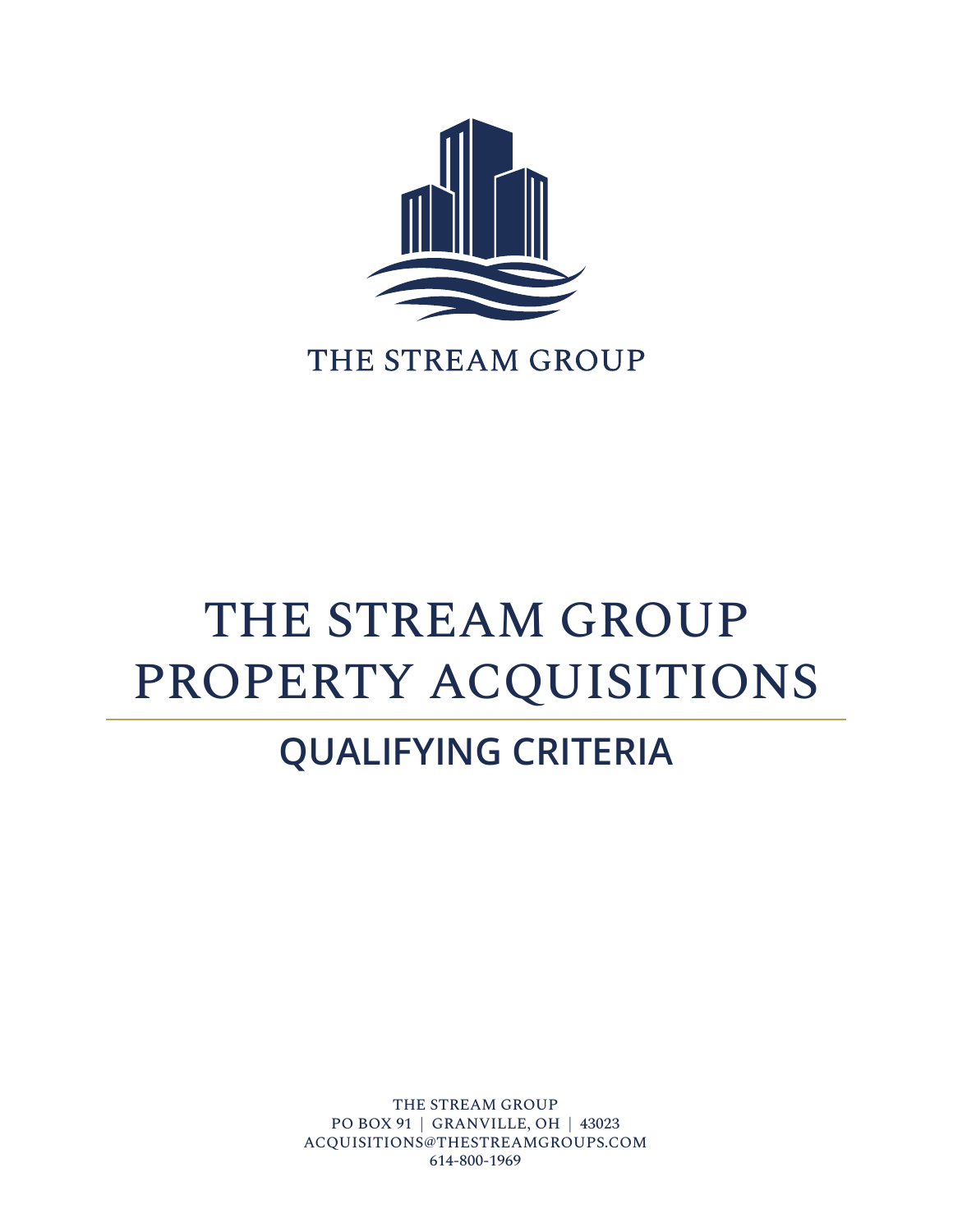

#### **1. Development Funds/Properties**

- Property Types:
	- Raw Land
	- Annexed/Entitled Land
	- New Build Multifamily
	- New Build Assisted Living and Age-Targeted Housing
	- New Build and Infill
	- Mixed-use Residential Developments

#### **2. Core Asset Funds/Properties**

- Property Types:
	- Class A Multifamily
	- Core Stabilized Assets
- Market Types:
	- Primary Markets
	- Secondary Markets
	- Multifamily with 100+ units in new markets
	- Multifamily with 50+ units in existing markets
- In-Place Cash Flow
- Strong Historical occupancy with near market rents

#### **3. Tertiary Markets Funds/Properties**

- Multifamily with 100+ units in new markets
- Multifamily with 50+ units in existing markets
- Cap Rates of 6.00%+

#### **4. Value-Add Asset Funds/Properties**

- Property Types:
	- Class B & C Multifamily
	- Retail shopping centers
	- **Student Housing**
- Stabilized Assets and Assets
- Cap Rates of 5.00% for B Class and +/6.00%+ for C Class
- Minimum Occupancy 80% with the exception of properties that require heavier renovation
- Opportunities to add value through:
	- physical improvements,
	- curing of deferred maintenance
	- opportunities to improve management efficiency

THE STREAM GROUP PO BOX 91 | GRANVILLE, OH | 43023 ACQUISITIONS@THESTREAMGROUPS.COM 614-800-1969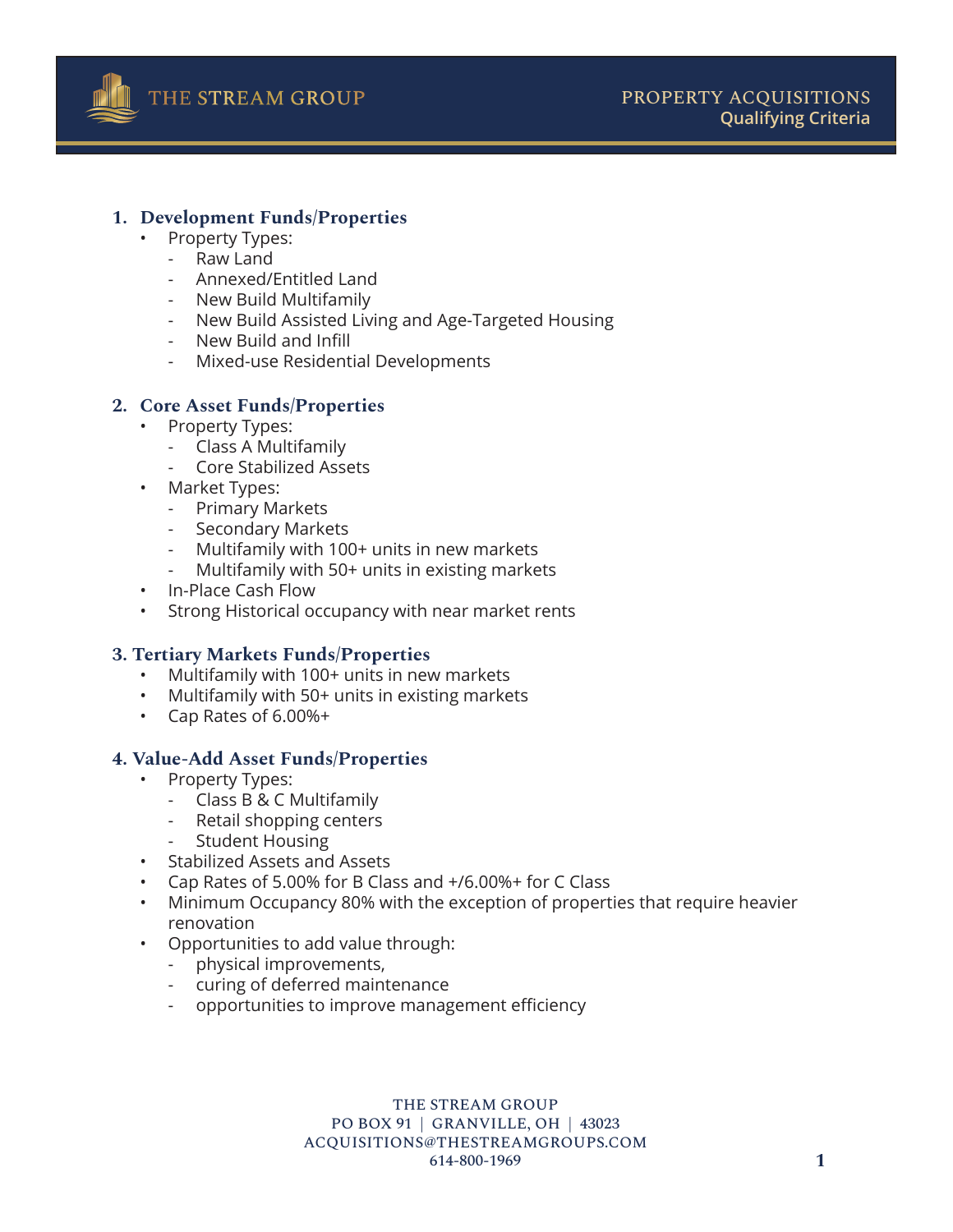

#### **4. Value-Add Asset Funds/Properties (Continued)**

- Ability to increase rental rates by:
	- improving the property
	- providing professional property management
	- Additional amenities and services to the tenants
- Opportunity to reposition asset by renovating existing structure, re-branding asset and driving rental rates and/or vacancy

#### **5. Opportunistic Asset Funds/Properties**

- Property Types:
	- Class C & C- Multifamily
	- May be within our Reposition opportunities fund
		- Value Add Focus
		- Distressed/High Occupancy are eligible
		- Properties priced well below replacement cost
		- Mismanaged due to self-management or negligent third-party
	- Potential High Yield Income Streams
	- Occupancy 70-80%, or lower occupancy of 50% on properties that require major renovation, if the properties are well located and present value enhancement opportunities.

#### **6. MSA's Interests (see previous)**

- At least a population of 500K with a focus on the following markets:
	- Atlanta
	- **Carolinas**
	- **Charlotte**
	- Chattanooga
	- Cincinnati
	- Columbus
	- Dallas / Fort Worth
	- Denver
	- Houston
	- Jacksonville
	- Kansas City
	- Louisville
	- Nashville
	- Oklahoma City
	- Orlando
	- Tampa/Fort Myers